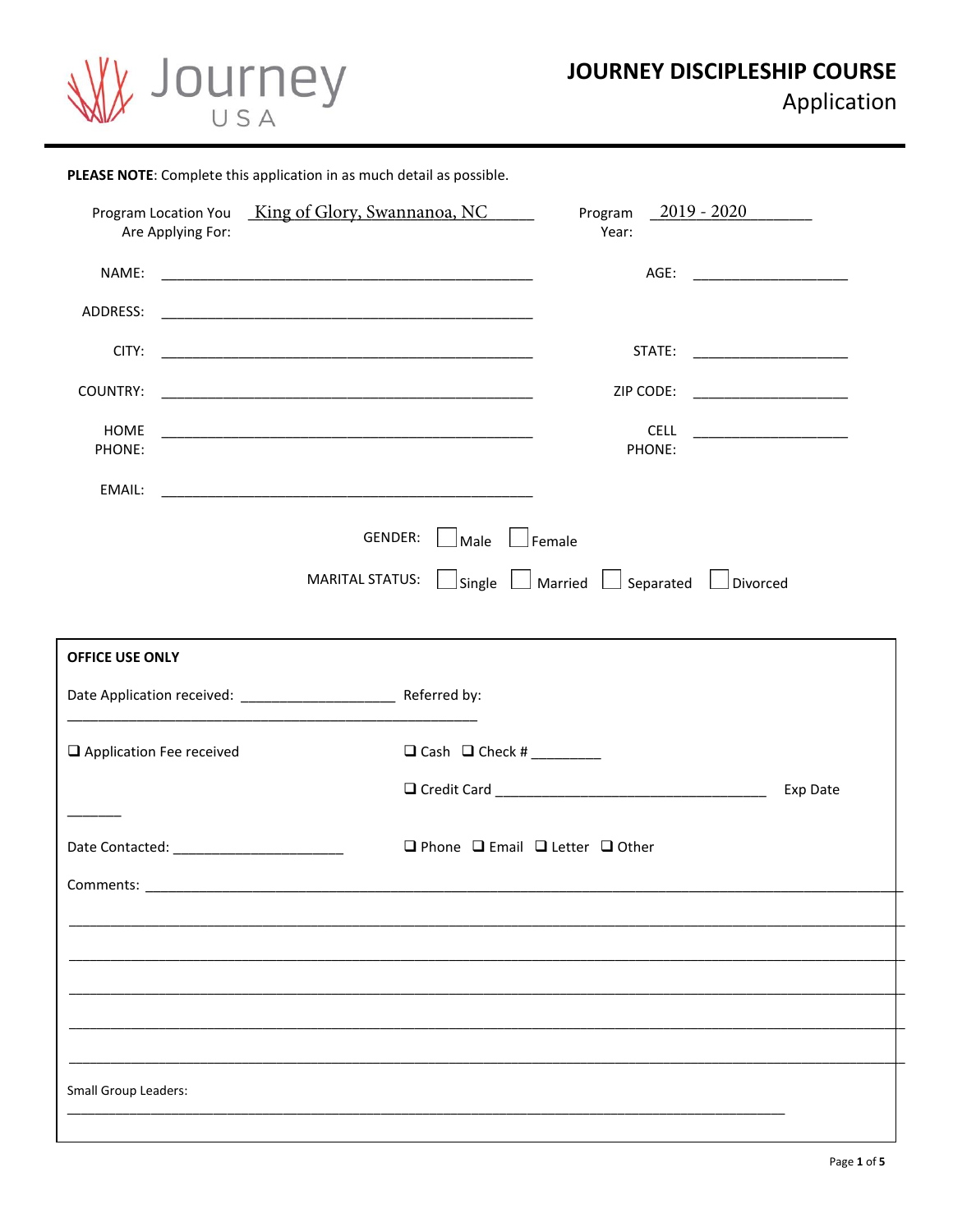



- 1. Please write and attach your testimony (in at least one page, and no more than two), with emphasis on describing:
	- a. your family life growing up and your introduction to a spiritual journey
	- b. the current issues/problems (and how they are expressed) that lead you to seek out participation in a Journey discipleship course
	- c. any steps you have already taken to address the issues/problems (e.g. participation in any Journey discipleship courses, support groups, or seminars, as well as attendance at any other ministries or professional counseling, etc.), and any benefits you have received in taking those steps
- 2. Please answer the following questions:
- a. Identify your current church affiliation (name and denomination), and how long you have been attending.

\_\_\_\_\_\_\_\_\_\_\_\_\_\_\_\_\_\_\_\_\_\_\_\_\_\_\_\_\_\_\_\_\_\_\_\_\_\_\_\_\_\_\_\_\_\_\_\_\_\_\_\_\_\_\_\_\_\_\_\_\_\_\_\_\_\_\_\_\_\_\_\_\_\_\_\_\_\_\_\_\_\_\_\_\_\_\_\_\_\_\_\_\_\_\_\_\_\_\_\_\_\_\_\_\_\_\_\_\_\_\_\_\_\_\_\_\_

\_\_\_\_\_\_\_\_\_\_\_\_\_\_\_\_\_\_\_\_\_\_\_\_\_\_\_\_\_\_\_\_\_\_\_\_\_\_\_\_\_\_\_\_\_\_\_\_\_\_\_\_\_\_\_\_\_\_\_\_\_\_\_\_\_\_\_\_\_\_\_\_\_\_\_\_\_\_\_\_\_\_\_\_\_\_\_\_\_\_\_\_\_\_\_\_\_\_\_\_\_\_\_\_\_\_\_\_\_\_\_\_\_\_\_\_\_

\_\_\_\_\_\_\_\_\_\_\_\_\_\_\_\_\_\_\_\_\_\_\_\_\_\_\_\_\_\_\_\_\_\_\_\_\_\_\_\_\_\_\_\_\_\_\_\_\_\_\_\_\_\_\_\_\_\_\_\_\_\_\_\_\_\_\_\_\_\_\_\_\_\_\_\_\_\_\_\_\_\_\_\_\_\_\_\_\_\_\_\_\_\_\_\_\_\_\_\_\_\_\_\_\_\_\_\_\_\_\_\_\_\_\_\_\_

\_\_\_\_\_\_\_\_\_\_\_\_\_\_\_\_\_\_\_\_\_\_\_\_\_\_\_\_\_\_\_\_\_\_\_\_\_\_\_\_\_\_\_\_\_\_\_\_\_\_\_\_\_\_\_\_\_\_\_\_\_\_\_\_\_\_\_\_\_\_\_\_\_\_\_\_\_\_\_\_\_\_\_\_\_\_\_\_\_\_\_\_\_\_\_\_\_\_\_\_\_\_\_\_\_\_\_\_\_\_\_\_\_\_\_\_\_

b. Describe the people in your life who know about the issues/problems you currently face that lead you to seek out participation in a Journey discipleship course, and who are supportive in your journey.

\_\_\_\_\_\_\_\_\_\_\_\_\_\_\_\_\_\_\_\_\_\_\_\_\_\_\_\_\_\_\_\_\_\_\_\_\_\_\_\_\_\_\_\_\_\_\_\_\_\_\_\_\_\_\_\_\_\_\_\_\_\_\_\_\_\_\_\_\_\_\_\_\_\_\_\_\_\_\_\_\_\_\_\_\_\_\_\_\_\_\_\_\_\_\_\_\_\_\_\_\_\_\_\_\_\_\_\_\_\_\_\_\_\_\_\_\_

\_\_\_\_\_\_\_\_\_\_\_\_\_\_\_\_\_\_\_\_\_\_\_\_\_\_\_\_\_\_\_\_\_\_\_\_\_\_\_\_\_\_\_\_\_\_\_\_\_\_\_\_\_\_\_\_\_\_\_\_\_\_\_\_\_\_\_\_\_\_\_\_\_\_\_\_\_\_\_\_\_\_\_\_\_\_\_\_\_\_\_\_\_\_\_\_\_\_\_\_\_\_\_\_\_\_\_\_\_\_\_\_\_\_\_\_\_

\_\_\_\_\_\_\_\_\_\_\_\_\_\_\_\_\_\_\_\_\_\_\_\_\_\_\_\_\_\_\_\_\_\_\_\_\_\_\_\_\_\_\_\_\_\_\_\_\_\_\_\_\_\_\_\_\_\_\_\_\_\_\_\_\_\_\_\_\_\_\_\_\_\_\_\_\_\_\_\_\_\_\_\_\_\_\_\_\_\_\_\_\_\_\_\_\_\_\_\_\_\_\_\_\_\_\_\_\_\_\_\_\_\_\_\_\_

c. Are you currently in a relationship that involves ongoing sexual contact that is not identified in your testimony?  $\Box$  No  $\Box$  Yes If so, please describe your relationship:

\_\_\_\_\_\_\_\_\_\_\_\_\_\_\_\_\_\_\_\_\_\_\_\_\_\_\_\_\_\_\_\_\_\_\_\_\_\_\_\_\_\_\_\_\_\_\_\_\_\_\_\_\_\_\_\_\_\_\_\_\_\_\_\_\_\_\_\_\_\_\_\_\_\_\_\_\_\_\_\_\_\_\_\_\_\_\_\_\_\_\_\_\_\_\_\_\_\_\_\_\_\_\_\_\_\_\_\_\_\_\_\_\_\_\_\_\_

\_\_\_\_\_\_\_\_\_\_\_\_\_\_\_\_\_\_\_\_\_\_\_\_\_\_\_\_\_\_\_\_\_\_\_\_\_\_\_\_\_\_\_\_\_\_\_\_\_\_\_\_\_\_\_\_\_\_\_\_\_\_\_\_\_\_\_\_\_\_\_\_\_\_\_\_\_\_\_\_\_\_\_\_\_\_\_\_\_\_\_\_\_\_\_\_\_\_\_\_\_\_\_\_\_\_\_\_\_\_\_\_\_\_\_\_\_

\_\_\_\_\_\_\_\_\_\_\_\_\_\_\_\_\_\_\_\_\_\_\_\_\_\_\_\_\_\_\_\_\_\_\_\_\_\_\_\_\_\_\_\_\_\_\_\_\_\_\_\_\_\_\_\_\_\_\_\_\_\_\_\_\_\_\_\_\_\_\_\_\_\_\_\_\_\_\_\_\_\_\_\_\_\_\_\_\_\_\_\_\_\_\_\_\_\_\_\_\_\_\_\_\_\_\_\_\_\_\_\_\_\_\_\_\_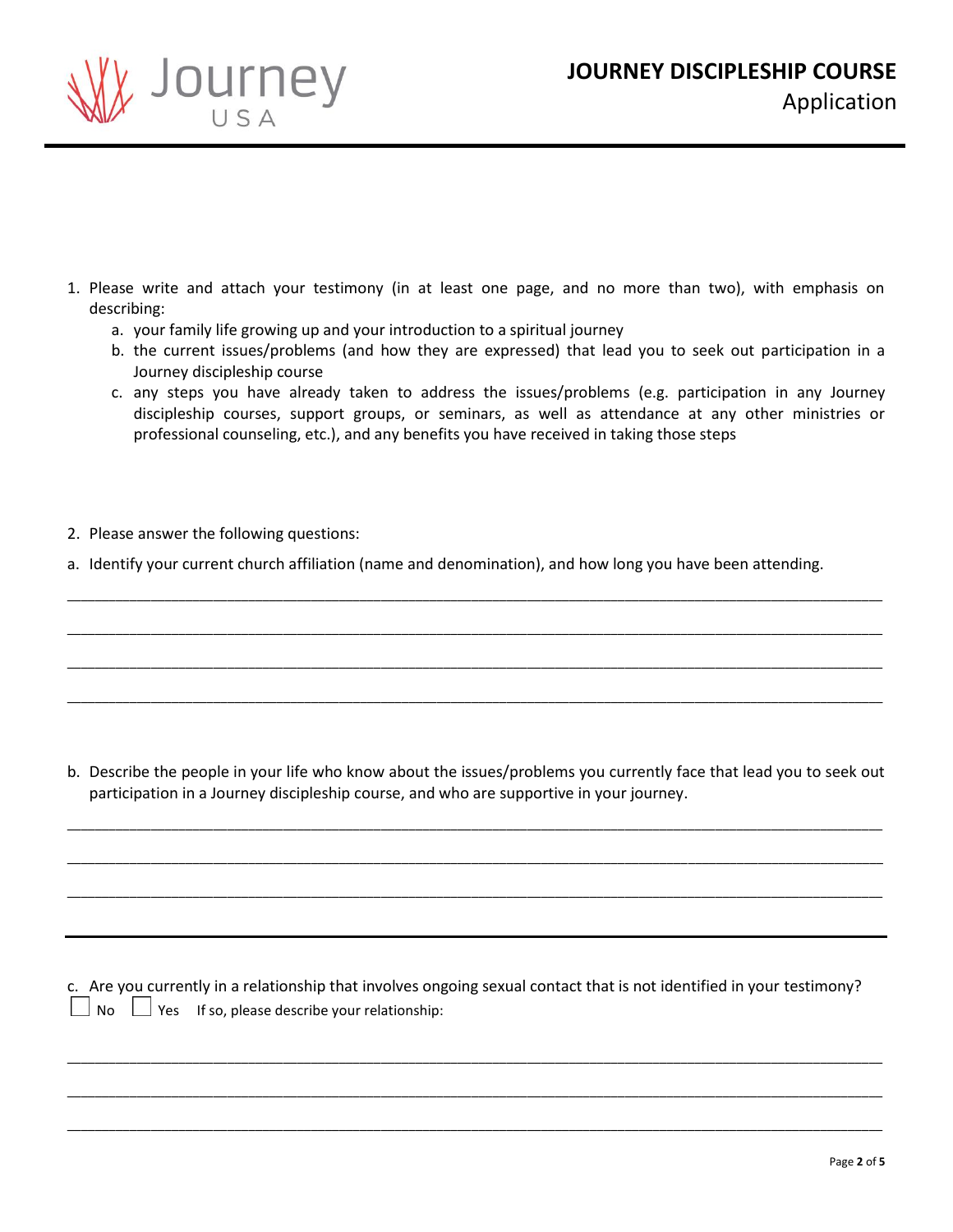| Wy Journey |
|------------|
| USA        |

| d. Are you currently facing, or have you ever faced, a mental health diagnosis?<br>No $\Box$ Yes If so, please explain:                                              |
|----------------------------------------------------------------------------------------------------------------------------------------------------------------------|
|                                                                                                                                                                      |
| e. Have you ever seriously contemplated suicide?<br>No $\Box$ Yes If so, please explain:<br>$\Box$                                                                   |
|                                                                                                                                                                      |
|                                                                                                                                                                      |
| Do you have any chemical dependencies (alcohol or mood-altering substances not prescribed by a doctor, etc.)?<br>f.<br>No $\Box$ Yes If so, please describe briefly: |
|                                                                                                                                                                      |
| g. What are your expectations in coming to Journey?                                                                                                                  |
|                                                                                                                                                                      |
|                                                                                                                                                                      |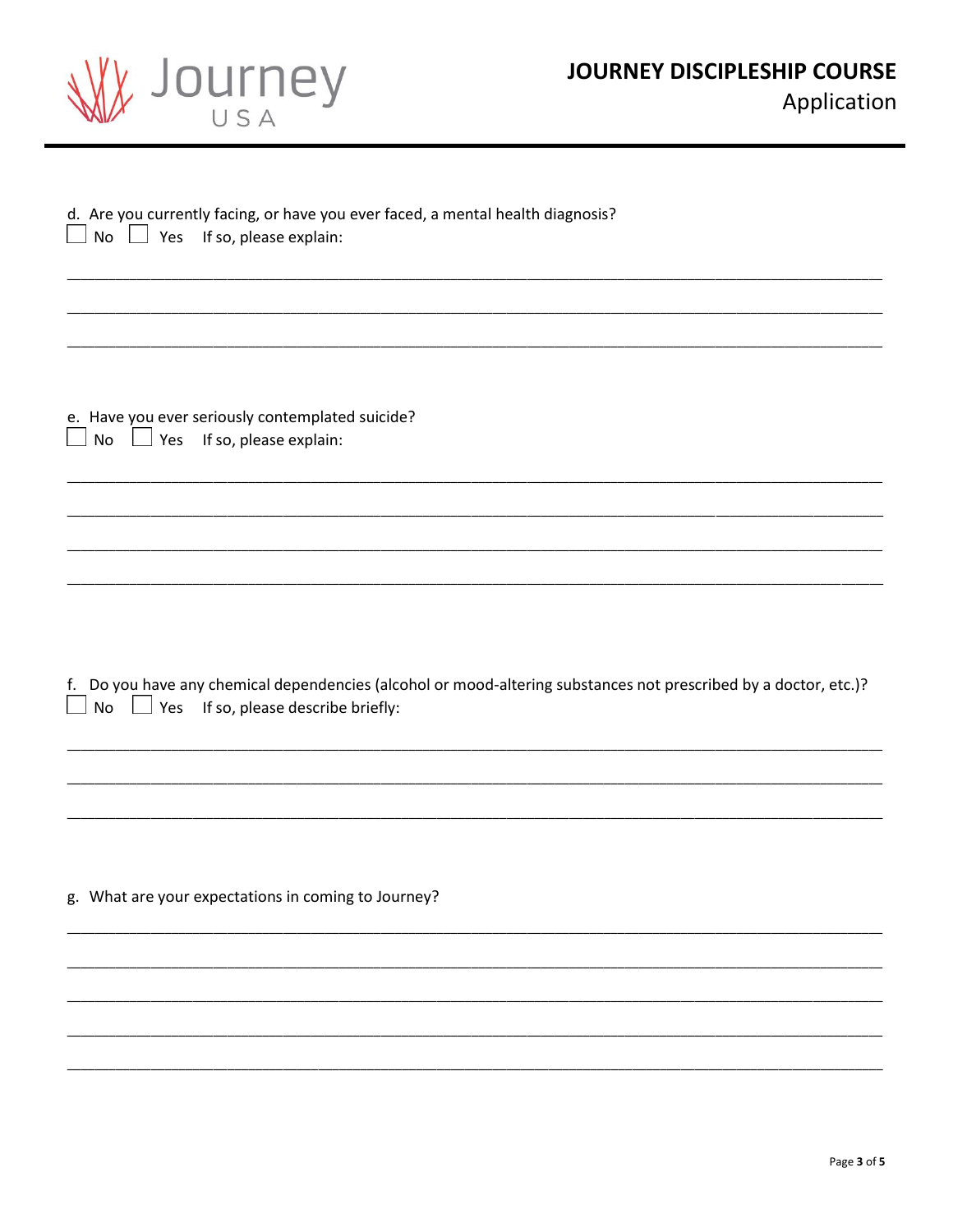

3. Please include with your application a **letter of recommendation** from a pastor, mentor, counselor, etc., who has known you for at least the last two years, indicating their endorsement of your readiness in participating in a Journey discipleship course, along with their contact information (i.e., phone number and email address).

\_\_\_\_\_\_\_\_\_\_\_\_\_\_\_\_\_\_\_\_\_\_\_\_\_\_\_\_\_\_\_\_\_\_\_\_\_\_\_\_\_\_\_\_\_\_\_\_\_\_\_\_\_\_\_\_\_\_\_\_\_\_\_\_\_\_\_\_\_\_\_\_\_\_\_\_\_\_\_\_\_\_\_\_\_\_\_\_\_\_\_\_\_\_\_\_\_\_\_\_\_\_\_\_\_\_\_\_\_\_\_\_\_\_\_\_\_

After you've completed this application and submitted the non-refundable application fee, someone from the Journey team will contact you to set up a short (30 minute) mutual interview time. This gives you the opportunity to hear more about the program, to ask any questions you may have, and to assess whether the program is appropriate for you.

## **Privacy Policy**

Journey respects your privacy. We protect your personal information (name, address, phone number and email address) and adhere to all required legislative requirements with respect to protecting your privacy. We do not rent, sell, trade or distribute our mailing list to anyone.

The information you provide as part of applying for one of our programs or training conferences is kept strictly confidential, and all such documents are securely stored. Only those who oversee the particular program for which you have voluntarily applied to and those who are designated as small group leaders for that program will read your application and other related forms. If applicable, the confidential intake form you complete will be returned to you after you have finished the program for which you have enrolled.

Once you have completed your participation in the program for which you have enrolled, your personal information will be added to our National database, so that, from time to time, you can receive updates on programs, services, events, conferences, funding needs and opportunities.

If at any time you wish to be removed from our National mailing list, please contact us by phone at 360.610.7105 or vi[a email at info@journe](mailto:info@journeyusa.org)yusa.org. We will promptly accommodate your request.

\_\_\_\_\_\_\_\_\_\_\_\_\_\_\_\_\_\_\_\_\_\_\_\_\_\_\_\_\_\_\_\_\_\_\_\_\_\_\_\_\_\_\_\_\_\_\_\_\_\_\_\_\_\_\_\_\_\_\_\_\_\_\_\_\_\_\_\_\_\_\_\_\_\_\_\_\_\_\_\_\_\_\_\_\_\_\_\_\_\_\_\_\_\_\_\_\_\_\_\_\_\_\_\_\_\_\_\_\_\_\_\_\_\_\_\_\_

**Signature** Date **Date**